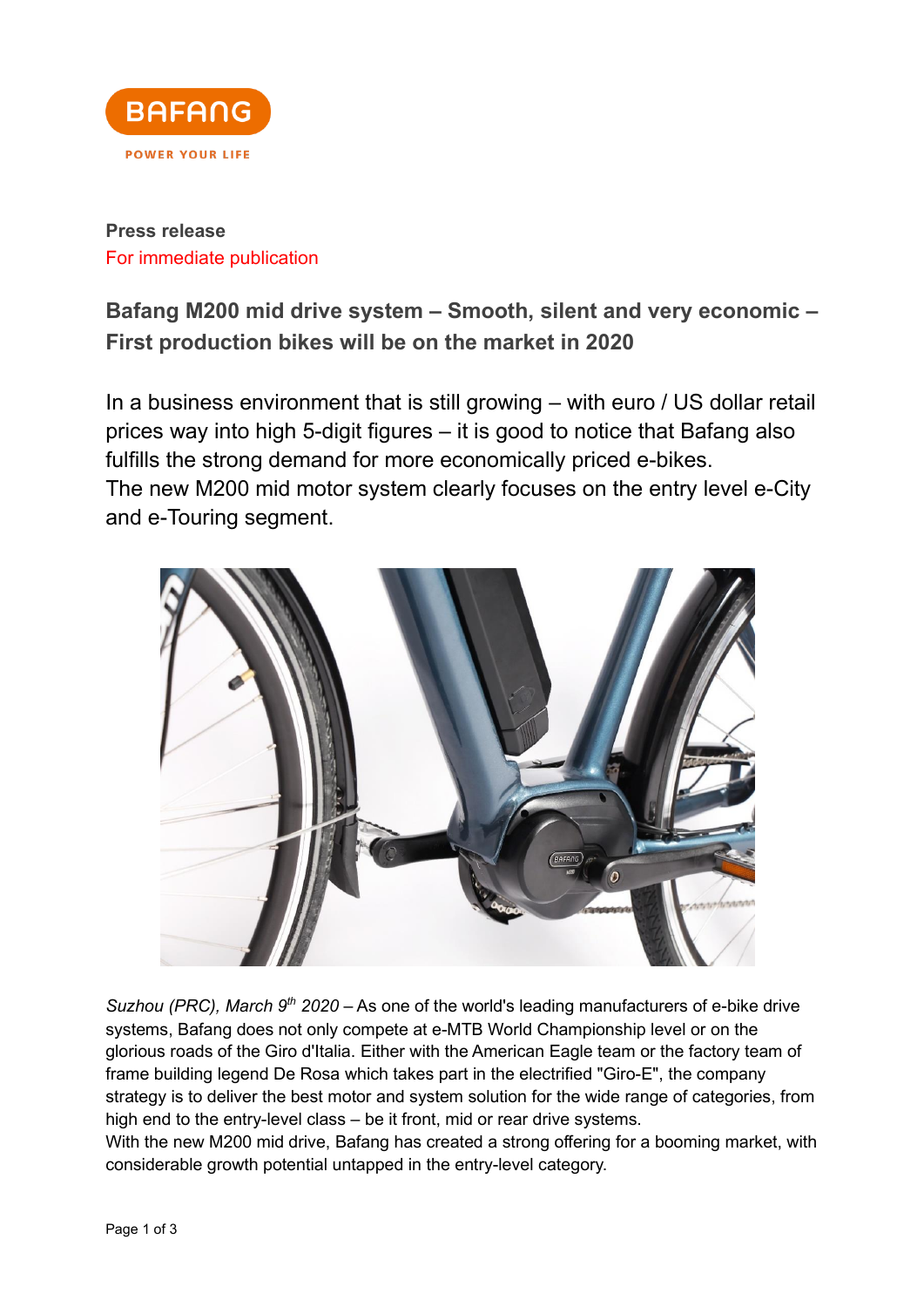

### **The new M200 mid drive system**

Bafang's development team has successfully worked on the internal construction of mechanical and electrical parts of the motor, reducing the number of gears and switching to a combination of nylon and steel gears – resulting in an even smoother and almost 100% silent function without compromising the motor power. While the M200's 250-watt output meets legal requirements, with 65 Nm of torque it can easily keep up with or even exceed some of its competitors in terms of motor support – only the most powerful e-MTB drives have more thrust to offer. And with a motor weight of only 3.2kg, a strong performance in everyday and leisure use is guaranteed. BAFANG

With its high value, the M200 becomes an interesting option for entry-level e-bikes. Due to Bafang's "open system" strategy, OE manufacturers and bike brands can opt for a

complete drive system from Bafang – and choose from their vast range of batteries (450Wh or 600Wh – integrated, semi-integrated or rack mounting options) and displays/HMIs. Or they can rely on Bafang's team of engineers and software specialists when combining the M200 motor with components from other suppliers.

The decision for a full Bafang specification could be positively influenced by the BESST option: With the 'Bafang E-Mobility Sales & Service Tool', specialist dealers and the service department of the bike manufacturer have comprehensive access to the data of the motor, battery, display, sensor(s) and control unit – in order to detect and correct errors, install software updates and thus better guarantee the reliable and smooth functioning of the drive system over its entire service life.

#### **Technical data:**

SENSOR(S) Torque and Speed RATED POWER 250 watt MAX. TORQUE 65 Nm MAX. SPEED 25 km/h CRANK INTERFACE JIS VOLTAGE 36 / 43 volt WEIGHT 3.2 kilograms